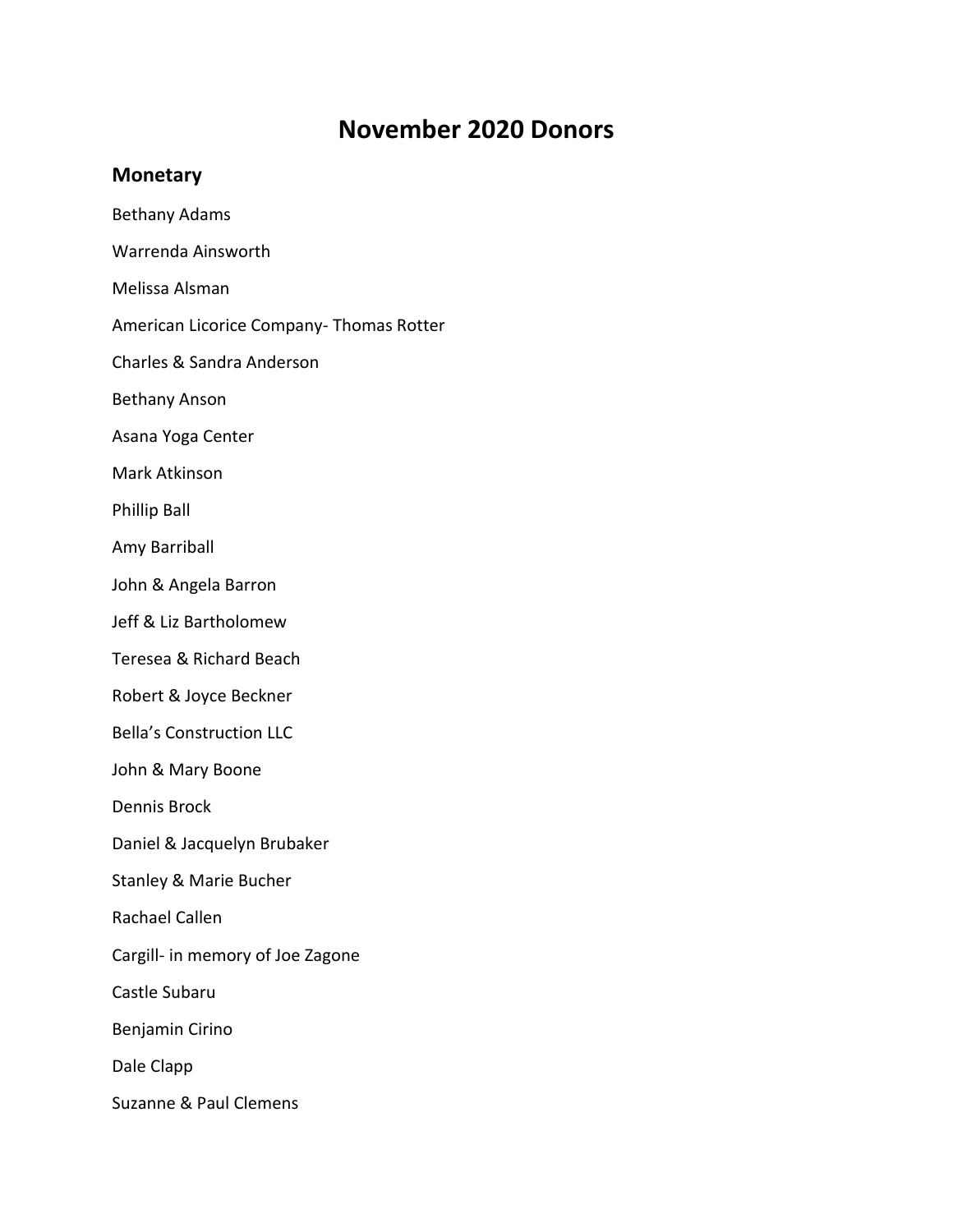Jerry & Carol Conley

Jason Coker

Luke & Wendy Cole

Erica Collins

Robert & Carla Cook

John Culbertson

Phyllis Damota

Sharon Dembowski

Matthew Dowty

Nicolette Droza

Alyxandria Fase

Kimberly Fentress

Linda Fillippo

David Fink- in honor of Kevin & Liz Miller

Thomas & Christine Fitzgerald

Flanagin's Bulk Mail Service

David Fowler

Suzanne Galanis

Cheryl Gann

Maritza Garcia

Toya Garcia

Michael & Elizabeth Garritson

Kurt & Julie Gaskell

Brian Glover

Edward & Pamela Gonzalez

Rachelle & Guy Griner

Jonathan & Kathy Groth- in memory of Oakley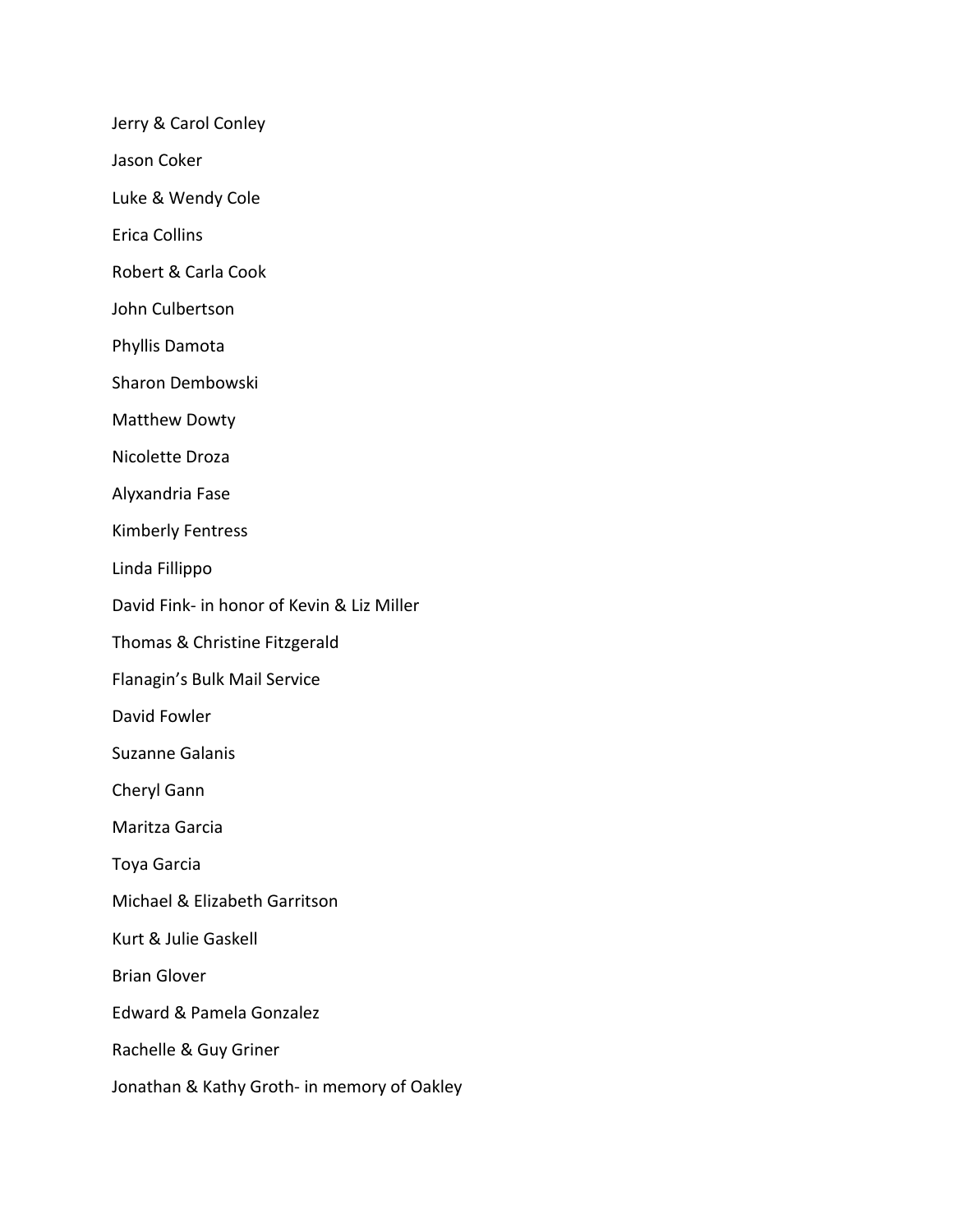Timothy & Deborah Gustafson Brittney Hahney Linda Hamilton- in memory of Simba Gerald & Nancy Hanas Julie Harrje Ernest & Karen Hasselbring Healing with Harmony Inc. Hines & Son, Inc. Diane Hodges/Marijo Dluzak Bryan Hunt Abby Huseman Richard & Joellen Ireland Jean & Richard Jannasch Constance Johnson K & L Backyard Birds LLC-in memory of Debra Marchand Sue Kilmurry Melissa Klancer Eric & Rebecca Kociara Jean Kohler Paul Kohlhoff James Korienek Allison Kroft Jerry & Diane Land Lisa Lang Steven & Diana Langer Brian & Tammy Lecea Kenny Limmer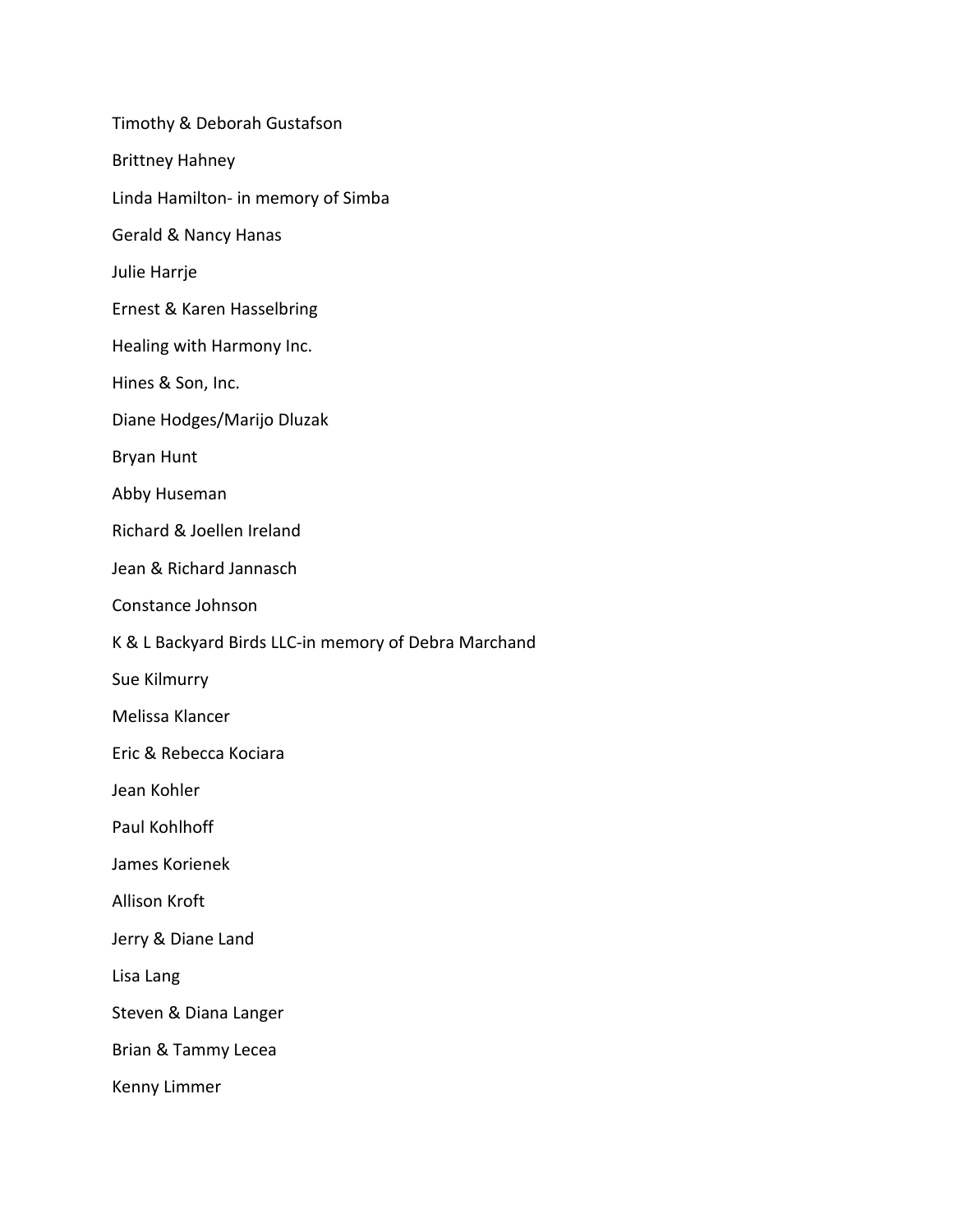Joanne Lohmeyer

Helen London

Timothy Lozny

Gail Ludwig

Barbara Lusco

Amy Lussetto

Earl Lee & Chau Thi Malia

Karen Lee Maney

Douglas & Linda Marler

Glenn & Sandra Marsik

Aleasha Martinez

Mark & Pamela Mazzoni

David & Patricia McCulloch

Vincent & Melissa McCulloch

Ruth Merkner

Gregory & Marilyn Miller- in memory of Debra Marchand

Patricia & Dennis Miller- in memory of Debra Marchand

Janice & Martin Moeller- in memory of Debra Marchand

Brad Monton

Lisa Nedberg

Traci Niles

Genevieve Nimeth

Northwest Indiana Eye & Laser

Frances Omeara

Tracey Onohan

Diane Paietta

Neal Palmer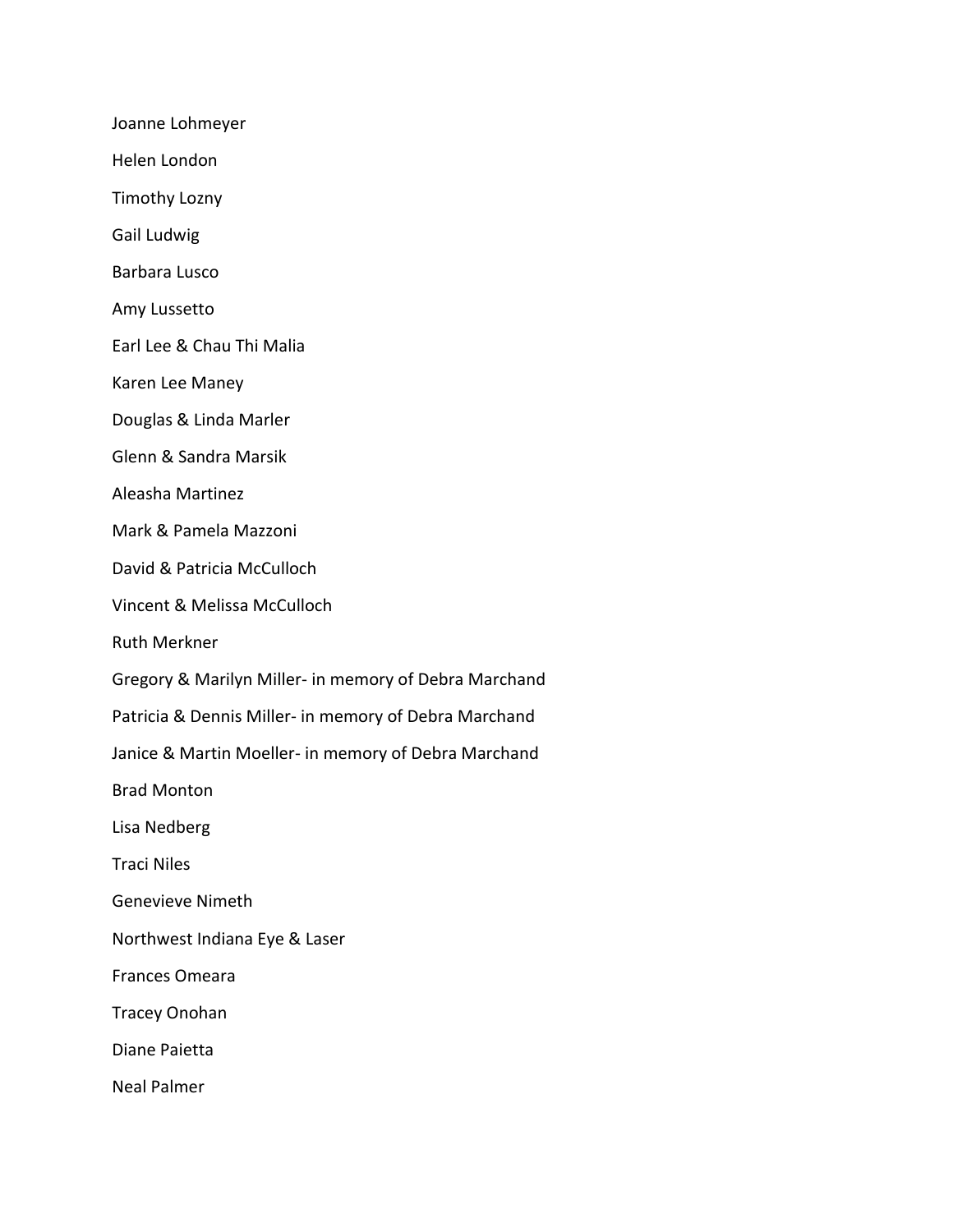| Priscilla & Angelo Pampalone                       |
|----------------------------------------------------|
| <b>Ashley Patrick</b>                              |
| Albert & Susan Peloso- in honor of Betsy Vannettie |
| Ann Perzo                                          |
| Carl & Teresa Pfauth- in memory of Rogue & Boscoe  |
| <b>Bradley Piasecki</b>                            |
| Kayla Pimentel                                     |
| Paul & Denise Pollachek                            |
| Marlan Popovich                                    |
| Progressive Casualty Insurance Company             |
| Jonathan Ray                                       |
| Lisa Reick                                         |
| James Roberts                                      |
| Michael & Linda Roque- in memory of Debra Marchand |
| Allison Rospond                                    |
| Rosa Rozek                                         |
| Elena Ruane                                        |
| Jackie Sabol                                       |
| Vincent & Marilyn Saliano                          |
| <b>Edward &amp; Sally Schaack</b>                  |
| <b>Bruce Schenker</b>                              |
| William & Kathryn Schrag                           |
| <b>Taylor Schriver</b>                             |
| Lila Sitaram                                       |
| Ken & Pam Snow                                     |
| Diane & Ryan Sonnenberg                            |
| Rita Stanfield                                     |
|                                                    |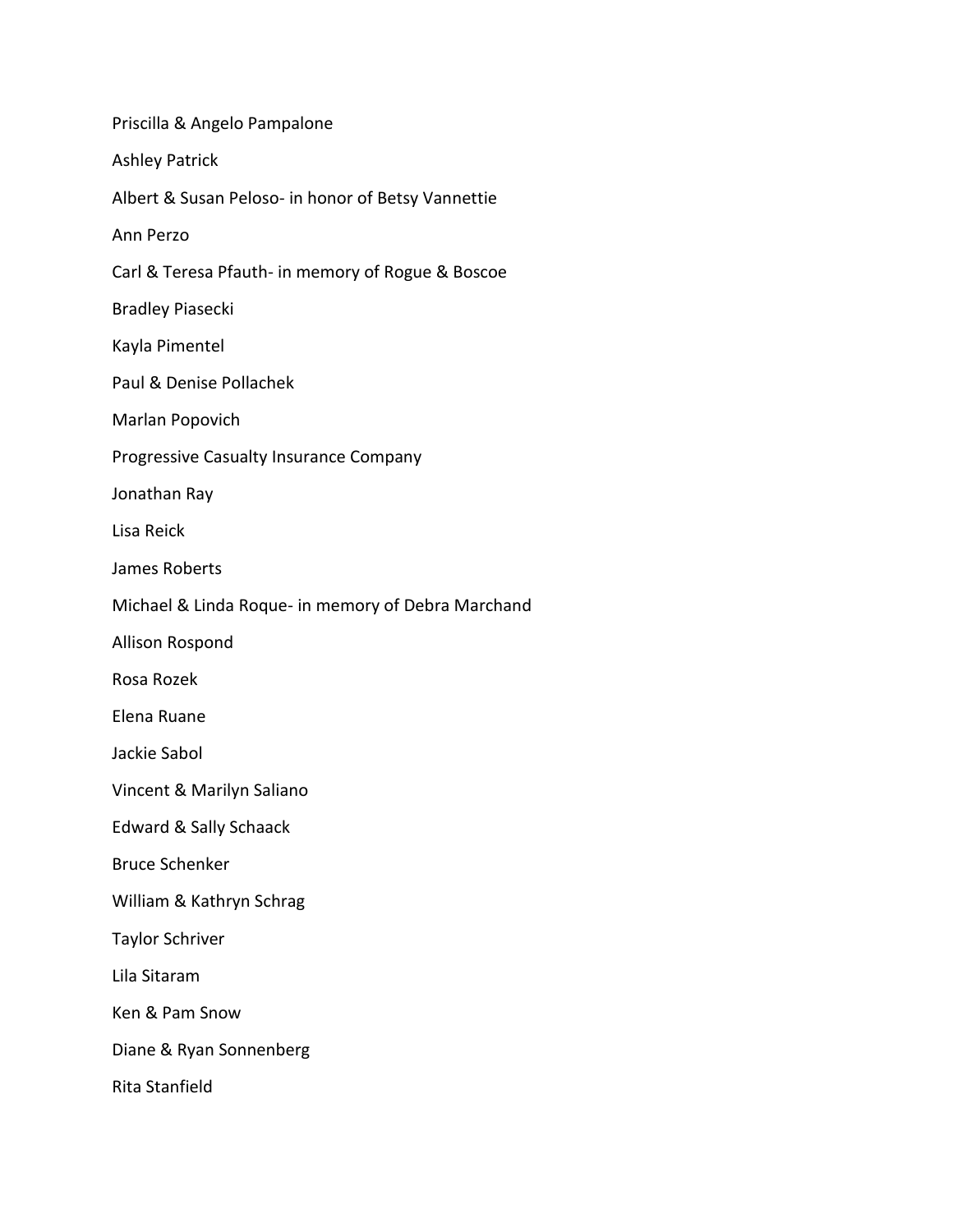Lori Strickland

Tyler Thorgren

Laurel Tietze

TopFuel Crossfit

Kimberly Torres

Theresa Tucker

Nancy Turnbull

Cinda Urschel

Cait Vanlaningham

Alex Vargas

Vasana Health

Ashley Vogedes

William Walton

Mary Watson

Cindy Weiss

Christine Wilkerson

Jennifer Willford

Robert & Mary Willis

Adam Witt

Tom & Katherine Workman- in memory of Debra Marchand

## **In Kind**

Sue Ashley

Lisa Beecher

Paige Bohling

Matthew Boehlke

Pat Broadstone